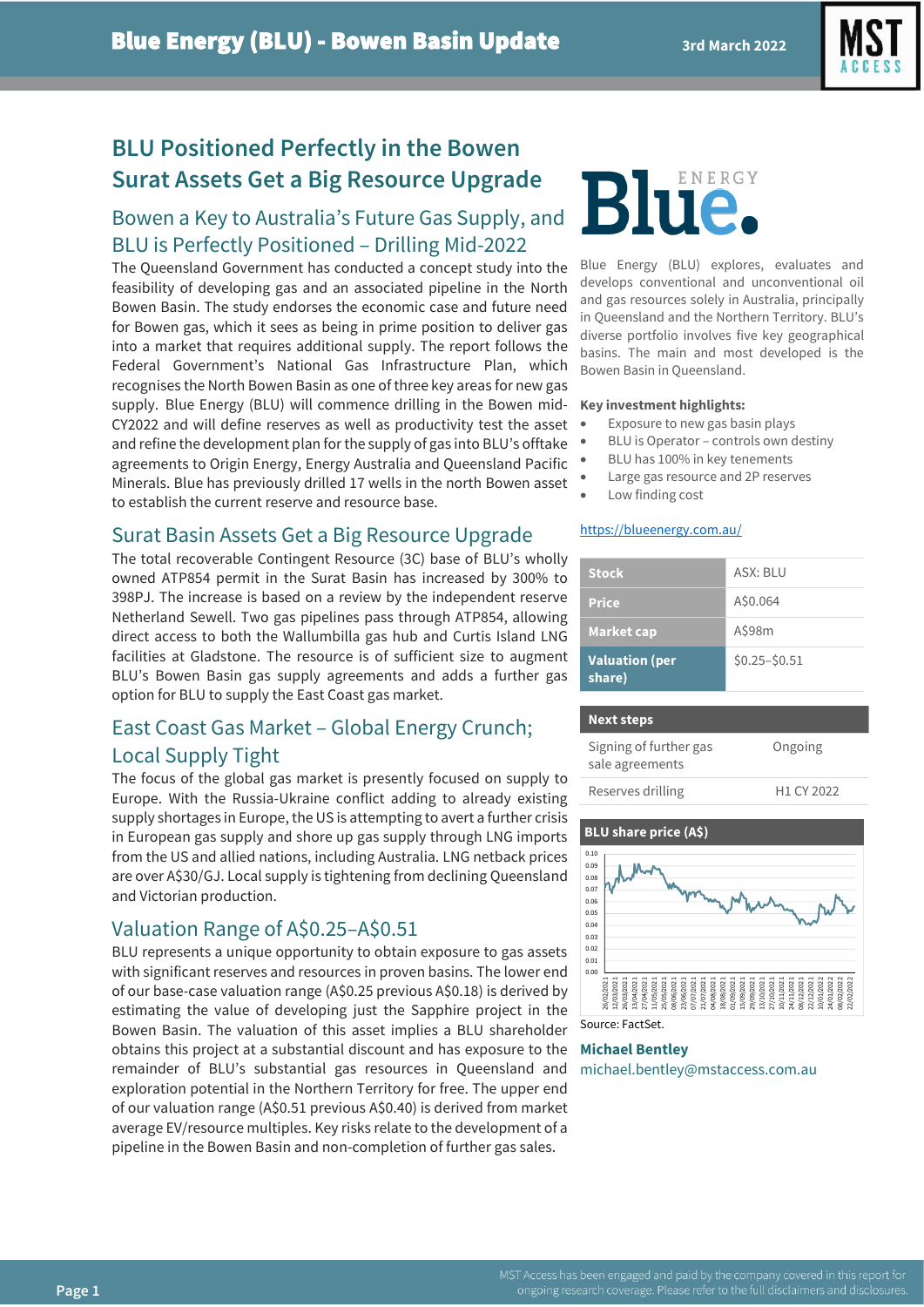### Exhibit 1 – Company summary – year-end 30 June

| lue Energy Limited(ASX:BLU |  |
|----------------------------|--|

| Price                               | \$  | 0.064         |  |
|-------------------------------------|-----|---------------|--|
| 52 week high / low                  | s   | 0.09/0.04     |  |
| <b>Valuation (diluted)</b>          | S   | $0.25 - 0.51$ |  |
| <b>Market Capitalisation</b>        | \$m | 98            |  |
| <b>Enterprise Value</b>             | \$m | 92            |  |
| Shares on issue (basic)             | m   | 1528.2        |  |
| Options / Performance shares        | m   | 0.0           |  |
| Potential shares on issue (diluted) | m   | 1528.2        |  |

| <b>Ratio Analysis</b> | 2019A  | 2020A  | 2021A   | 2022    | 2023    |                                     |  |  |  |  |  |          |                              |       |                  |     |                                                                                                                                                                                                                  |      |
|-----------------------|--------|--------|---------|---------|---------|-------------------------------------|--|--|--|--|--|----------|------------------------------|-------|------------------|-----|------------------------------------------------------------------------------------------------------------------------------------------------------------------------------------------------------------------|------|
| EPS (A¢)              | (0.48) | (0.39) | (0.07)  | (0.27)  | (0.03)  |                                     |  |  |  |  |  |          |                              |       | <b>DESERVADO</b> |     |                                                                                                                                                                                                                  |      |
| P/E(x)                | (9.2)  | (9.9)  | (85.5)  | (20.7)  | (166.2) |                                     |  |  |  |  |  |          |                              |       | ਜ<br>ã<br>ដូងខេត |     | $\frac{1}{2}$<br>$\frac{1}{2}$<br>$\frac{1}{2}$<br>$\frac{1}{2}$<br>$\frac{1}{2}$<br>$\frac{1}{2}$<br>$\frac{1}{2}$<br><br>$\frac{1}{2}$<br><br><br><br><br><br><br><br><br><br><br><br><br><br><br><br><br><br> |      |
| EPS Growth (%)        |        | n/a    | n/a     | n/a     | n/a     |                                     |  |  |  |  |  |          |                              |       |                  |     |                                                                                                                                                                                                                  |      |
| CFPS (A¢)             | (0.09) | (0.08) | (0.07)  | (0.39)  | (0.07)  |                                     |  |  |  |  |  |          | $-BLU$ $\longrightarrow$ XEJ |       |                  |     |                                                                                                                                                                                                                  |      |
| P/CF(x)               | (51.6) | (50.5) | (95.9)  | (14.4)  | (80.4)  | Profit & Loss (A\$m)                |  |  |  |  |  | 2019A    |                              | 2020A | 2021A            |     | 2022                                                                                                                                                                                                             | 2023 |
| DPS (A¢)              |        |        |         |         |         | Oil / Condensate Revenue            |  |  |  |  |  |          |                              |       |                  |     |                                                                                                                                                                                                                  |      |
| Dividend Yield (%)    |        |        |         |         |         | <b>LPG Revenue</b>                  |  |  |  |  |  |          |                              |       |                  |     |                                                                                                                                                                                                                  |      |
| EV / EBITDA(x)        | $-8.6$ | $-8.9$ | $-78.3$ | $-20.5$ | 0.0     | Gas Revenue                         |  |  |  |  |  |          |                              |       |                  |     |                                                                                                                                                                                                                  |      |
| EV / boe(x)           |        |        |         |         |         | <b>Total Sales</b>                  |  |  |  |  |  |          |                              |       |                  |     |                                                                                                                                                                                                                  |      |
| EV / PJe(x)           |        |        |         |         |         | <b>Operating Costs</b>              |  |  |  |  |  |          |                              |       |                  |     |                                                                                                                                                                                                                  |      |
| <b>FCFPS</b>          |        |        |         |         |         | Government Resource Taxes           |  |  |  |  |  |          |                              |       |                  |     |                                                                                                                                                                                                                  |      |
| FCF Vield (%)         |        |        |         |         |         | Exploration & Development Expension |  |  |  |  |  | $\Delta$ |                              | (4)   |                  | (n) | (5)                                                                                                                                                                                                              | (2)  |

|                       |       |       |       |       |        |                             |    | .   | --- |     |     |
|-----------------------|-------|-------|-------|-------|--------|-----------------------------|----|-----|-----|-----|-----|
| Profitability Ratios  | 2019A | 2020A | 2021A | 2022  | 2023   | <b>EBITDA</b>               | ៲៰ |     |     | 14  | (1  |
| ' Sales (%)<br>EBIT / | 0%    | 0%    | 0%    | 0%    | 0%     | EBITDAX                     | 16 |     |     |     |     |
| PBT/<br>Sales (%)     | 9%    | 0%    | 0%    | 0%    | 0%     | Depreciation & Amortisation |    |     |     |     |     |
| Return On Assets (%)  | $-9%$ | $-8%$ | $-2%$ | $-6%$ | $-1\%$ | EBIT                        |    | Ιг. |     | (4) | (0) |
| Return On Equity (%)  |       | $-8%$ | $-2%$ | $-6%$ | $-1%$  | Net Interest Expense        |    |     |     |     |     |

|                                  |       |       |       |      |                | .                                                                                                               |    |                          |                          | .          |
|----------------------------------|-------|-------|-------|------|----------------|-----------------------------------------------------------------------------------------------------------------|----|--------------------------|--------------------------|------------|
| <b>Liquidity Ratios</b>          | 2019/ | 2020A | 2021A | 2022 | 2023           | Tax Expense / Benefit                                                                                           |    | $\overline{\phantom{a}}$ | $\overline{\phantom{a}}$ |            |
| Net Debt / Net Debt + Equity (%) | 0/4   | 6%    | 3%    | 8%   | 7%             | Net Attributable Profit                                                                                         | 16 |                          | 14                       | $\bf{(1)}$ |
| EBIT /<br>Interest (x)           | 0.0   | 0.0   | 0.0   | 0.0  | 0.0            | Reported Profit                                                                                                 |    |                          |                          | 1          |
| Current $(x)$                    | 10.2  |       |       | 12.1 | Q <sub>7</sub> |                                                                                                                 |    |                          |                          |            |
|                                  |       |       |       |      |                | the contract of the contract of the contract of the contract of the contract of the contract of the contract of |    |                          |                          |            |

| Assumptions                | 019A     | 2020/ | 2021/ | 2022  | 2023  | ∵Profit                                    | (6) | וכו | (4) | $\scriptstyle{(1)}$ |
|----------------------------|----------|-------|-------|-------|-------|--------------------------------------------|-----|-----|-----|---------------------|
| Brent Oil Price (US\$/bbl) | 69.6     |       |       | 70.0  | 70.0  | D&A & Other<br><sup>.</sup> Non-Cash Items |     |     |     |                     |
| Exchange Rate (A\$1:US\$)  | 715<br>. | 0.6/1 | 0.740 | 0.700 | 0.700 | Tax Paid                                   |     |     |     |                     |
| Gas Price (A\$/GJ)         | 7.97     | 8.00  | 8.00  | 9.00  | 10.00 | ı from Operating Activities                |     |     | ι٥, |                     |
|                            |          |       |       |       |       |                                            |     |     |     |                     |

| <b>Reserves and Resources</b> | <b>Working</b>  | 1C Gas | 2C Gas | 2P Gas                   | <b>Exploration Capex</b>          |       |                   | (0)      | (7)      | (2)  |
|-------------------------------|-----------------|--------|--------|--------------------------|-----------------------------------|-------|-------------------|----------|----------|------|
| (25 January 2022) 1C, 2C, 2P  | <b>Interest</b> | (PJ)   | (PJ)   | (PJ)                     | Acquisitions/Other (Net of Sales) | 0     |                   |          |          |      |
|                               |                 |        |        |                          | Dividends Paid                    |       |                   |          |          |      |
| ATP 854 P (Surat)             | 100%            | 90     | 194    | $\overline{\phantom{0}}$ | <b>Free Cash Flow</b>             | (2)   | (2)               | (2)      | (6)      | (1)  |
| ATP 813 P (Galilee)           | 100%            |        | 61     | $\overline{\phantom{0}}$ | Cash Provided by Financing        |       |                   | (0)      | 10       |      |
| ATP 814 P (Bowen)             | 100%            |        |        |                          | Net Change in Cash                |       | $\left( 1\right)$ | (2)      | 4        | (1)  |
| Sapphire                      |                 | 66     | 108    | 59                       |                                   |       |                   |          |          |      |
| Central                       |                 | 50     | 99     | 12                       | <b>Balance Sheet (A\$m)</b>       | 2019A | 2020A             | 2021A    | 2022     | 2023 |
| Monslatt                      |                 |        | 619    | $\overline{\phantom{0}}$ | Cash & short term deposits        |       |                   |          | h        |      |
| Lancewood                     |                 |        | 23     | -                        | Receivables                       |       | $\Omega$          | $\Omega$ | 0        | 0    |
| South                         |                 | 15     | 27     | $\overline{\phantom{0}}$ | Inventories                       |       |                   |          |          |      |
| Hillalong                     |                 |        | 182    |                          | Property, Plant and Equipment     |       |                   | $\Omega$ | $\Omega$ | 0    |
| Sub total                     |                 | 136    | 1,058  | 71                       | Capitalised exploration           | 62    | 59                | 61       | 60       | 60   |
|                               |                 |        |        |                          | Intangibles and Coodwill          |       |                   |          |          |      |

|                              |       |       |       |      |      | Total assets                           | 68 | 64 | 63 | 67                | 66  |
|------------------------------|-------|-------|-------|------|------|----------------------------------------|----|----|----|-------------------|-----|
| <b>Production</b>            | 2019A | 2020A | 2021A | 2022 | 2023 | Creditors                              |    |    |    |                   | 0   |
| Gas (TJ/d)                   |       | -     |       |      |      | <b>Borrowings</b>                      |    |    |    |                   |     |
| Gas (PJ)                     |       |       |       |      |      | Other liabilities                      |    |    |    | $\left( 1\right)$ | (2) |
| LPG (kt)                     |       |       |       |      |      | <b>Total liabilities</b>               |    |    |    | $\left( 1\right)$ | (1) |
| Oil / Condensate (mmbbl)     |       |       |       |      |      | Shareholder equity                     | 66 | 63 | 62 | 67                | 67  |
| Total (mmboe)                |       |       |       |      |      | Shareholder Equity + Total Liabilities | 68 | 64 | 63 | 67                | 66  |
| Gas (mmboe)                  |       |       |       |      |      |                                        |    |    |    |                   |     |
| LPG (mmboe)                  |       |       |       |      |      |                                        |    |    |    |                   |     |
| Oil / Condensate (mmboe)     |       |       |       |      |      |                                        |    |    |    |                   |     |
| Year End Reserves 2P (mmboe) | 12.2  | 12.2  | 12.2  | 12.2 | 12.2 |                                        |    |    |    |                   |     |





| CFPS (A¢)                        | (0.09)          | (0.08)                   | (0.01)                   | (0.39)         | (0.01)                   |                                        |                          |                          |                          |                          |                          |
|----------------------------------|-----------------|--------------------------|--------------------------|----------------|--------------------------|----------------------------------------|--------------------------|--------------------------|--------------------------|--------------------------|--------------------------|
| P/CF(x)                          | (51.6)          | (50.5)                   | (95.9)                   | (14.4)         | (80.4)                   | Profit & Loss (A\$m)                   | 2019A                    | 2020A                    | 2021A                    | 2022                     | 2023                     |
| DPS (A¢)                         |                 |                          |                          |                |                          | Oil / Condensate Revenue               |                          |                          |                          |                          |                          |
| Dividend Yield (%)               |                 |                          |                          |                |                          | <b>LPG Revenue</b>                     |                          |                          |                          |                          |                          |
| EV / EBITDA (x)                  | $-8.6$          | $-8.9$                   | $-78.3$                  | $-20.5$        | 0.0                      | Gas Revenue                            |                          | $\overline{\phantom{a}}$ | $\overline{a}$           | $\overline{\phantom{a}}$ |                          |
| EV / boe (x)                     |                 | $\overline{\phantom{a}}$ | ۰                        | $\overline{a}$ | $\overline{\phantom{a}}$ | <b>Total Sales</b>                     | $\overline{\phantom{a}}$ | $\overline{\phantom{a}}$ | $\overline{\phantom{a}}$ | $\blacksquare$           | $\blacksquare$           |
| EV / PJe (x)                     |                 |                          |                          |                |                          | <b>Operating Costs</b>                 |                          |                          |                          |                          |                          |
| <b>FCFPS</b>                     |                 |                          |                          |                |                          | Government Resource Taxes              | $\overline{a}$           | $\overline{a}$           | $\overline{a}$           | $\overline{\phantom{a}}$ | $\overline{\phantom{a}}$ |
| FCF Yield (%)                    |                 |                          |                          |                |                          | Exploration & Development Expen:       | (4)                      | (4)                      | (0)                      | (5)                      | (2)                      |
|                                  |                 |                          |                          |                |                          | Other Net Income / Expense             | (2)                      | (1)                      | (1)                      | $\mathbf{1}$             | $\mathbf{1}$             |
| <b>Profitability Ratios</b>      | 2019A           | 2020A                    | 2021A                    | 2022           | 2023                     | <b>EBITDA</b>                          | (6)                      | (5)                      | (1)                      | (4)                      | $\overline{(1)}$         |
| EBIT / Sales (%)                 | 0%              | 0%                       | 0%                       | 0%             | 0%                       | <b>EBITDAX</b>                         | (6)                      | (5)                      | (1)                      | $\mathbf{1}$             | $\mathbf 1$              |
| PBT / Sales (%)                  | 0%              | 0%                       | 0%                       | 0%             | 0%                       | Depreciation & Amortisation            | 0                        | $\mathbf{0}$             | $\mathbf 0$              | $\mathbf{0}$             | $\overline{0}$           |
| Return On Assets (%)             | $-9%$           | $-8%$                    | $-2%$                    | $-6%$          | $-1\%$                   | EBIT                                   | (6)                      | (5)                      | (1)                      | (4)                      | (0)                      |
| Return On Equity (%)             | $-9%$           | $-8%$                    | $-2%$                    | $-6%$          | $-1\%$                   | Net Interest Expense                   | 0                        | $\mathbf{0}$             | $\mathbf 0$              | 0                        | $\pmb{0}$                |
|                                  |                 |                          |                          |                |                          | <b>Pretax Profit</b>                   | (6)                      | (5)                      | (1)                      | (4)                      | (1)                      |
| <b>Liquidity Ratios</b>          | 2019A           | 2020A                    | 2021A                    | 2022           | 2023                     | Tax Expense / Benefit                  |                          |                          |                          |                          | $\overline{\phantom{a}}$ |
| Net Debt / Net Debt + Equity (%) | 7%              | 6%                       | 3%                       | 8%             | 7%                       | <b>Net Attributable Profit</b>         | $\overline{(6)}$         | (5)                      | $\overline{(1)}$         | $\overline{(4)}$         | $\overline{(1)}$         |
| EBIT / Interest (x)              | 0.0             | 0.0                      | 0.0                      | 0.0            | 0.0                      | Reported Profit                        | (6)                      | (5)                      | (1)                      | (4)                      | $\overline{(1)}$         |
| Current (x)                      | 10.2            | 9.7                      | 2.1                      | 12.1           | 9.7                      |                                        |                          |                          |                          |                          |                          |
|                                  |                 |                          |                          |                |                          | Cash Flow (A\$m)                       | 2019A                    | 2020A                    | 2021A                    | 2022                     | 2023                     |
| <b>Assumptions (Yr end Jun)</b>  | 2019A           | 2020A                    | 2021A                    | 2022           | 2023                     | <b>Pretax Profit</b>                   | (6)                      | (5)                      | (1)                      | (4)                      | (1)                      |
| Brent Oil Price (US\$/bbl)       | 69.6            | 46.2                     | 46.0                     | 70.0           | 70.0                     | D&A & Other Non-Cash Items             | 5                        | $\overline{4}$           | $\mathbf{0}$             | $-2$                     | $-1$                     |
| Exchange Rate (A\$1:US\$)        | 0.715           | 0.671                    | 0.740                    | 0.700          | 0.700                    | <b>Tax Paid</b>                        | $\mathbf{0}$             | $\mathbf{0}$             | $\mathbf{0}$             | $\mathbf 0$              | $\mathbf{0}$             |
| Gas Price (A\$/GJ)               | 7.97            | 8.00                     | 8.00                     | 9.00           | 10.00                    | <b>Cash from Operating Activities</b>  | $\overline{(1)}$         | $\overline{(1)}$         | $\overline{11}$          | $\overline{(6)}$         | $\overline{1}$           |
|                                  |                 |                          |                          |                |                          | Development Capex                      | $\overline{\phantom{a}}$ | $\overline{\phantom{a}}$ | $\overline{a}$           | $\overline{\phantom{a}}$ |                          |
| <b>Reserves and Resources</b>    | <b>Working</b>  |                          | 1C Gas                   | 2C Gas         | 2P Gas                   | <b>Exploration Capex</b>               |                          | $\overline{a}$           | (0)                      | (7)                      | (2)                      |
| (25 January 2022) 1C, 2C, 2P     | <b>Interest</b> |                          | (PJ)                     | (PJ)           | (PJ)                     | Acquisitions/Other (Net of Sales)      | 0                        | $\overline{a}$           | $\overline{a}$           | $\overline{\phantom{a}}$ | $\overline{a}$           |
|                                  |                 |                          |                          |                |                          | Dividends Paid                         |                          | $\overline{a}$           | L.                       | $\overline{a}$           |                          |
| ATP 854 P (Surat)                | 100%            |                          | 90                       | 194            |                          | <b>Free Cash Flow</b>                  | (2)                      | (2)                      | (2)                      | (6)                      | (1)                      |
| ATP 813 P (Galilee)              | 100%            |                          | $\overline{\phantom{a}}$ | 61             | $\overline{a}$           | Cash Provided by Financing             | $\overline{4}$           | $1\,$                    | (0)                      | 10                       |                          |
| ATP 814 P (Bowen)                | 100%            |                          |                          |                |                          | Net Change in Cash                     | $\overline{2}$           | (1)                      | (2)                      | 4                        | $\overline{(1)}$         |
| Sapphire                         |                 |                          | 66                       | 108            | 59                       |                                        |                          |                          |                          |                          |                          |
| Central                          |                 |                          | 50                       | 99             | 12                       | <b>Balance Sheet (A\$m)</b>            | 2019A                    | 2020A                    | 2021A                    | 2022                     | 2023                     |
| Monslatt                         |                 |                          |                          | 619            | $\overline{a}$           | Cash & short term deposits             | 5                        | 4                        | $\overline{2}$           | 6                        | 5                        |
| Lancewood                        |                 |                          | 5                        | 23             |                          | Receivables                            | 0                        | $\mathbf{0}$             | $\mathbf 0$              | $\mathbf{0}$             | $\mathbf{0}$             |
| South                            |                 |                          | 15                       | 27             | ۳                        | Inventories                            |                          |                          |                          |                          |                          |
| Hillalong                        |                 |                          | $\overline{\phantom{a}}$ | 182            | $\overline{a}$           | Property, Plant and Equipment          | $\mathbf{0}$             | 0                        | $\mathbf 0$              | 0                        | $\mathbf{0}$             |
| Sub total                        |                 |                          | 136                      | 1,058          | 71                       | Capitalised exploration                | 62                       | 59                       | 61                       | 60                       | 60                       |
|                                  |                 |                          |                          |                |                          | Intangibles and Goodwill               |                          | L.                       | L,                       | L,                       |                          |
| Total                            |                 |                          | 226                      | 1,313          | 71                       | Other assets                           | 0                        | 0                        | 0                        | 0                        | 0                        |
|                                  |                 |                          |                          |                |                          | <b>Total assets</b>                    | 68                       | 64                       | 63                       | 67                       | 66                       |
| <b>Production</b>                | 2019A           | 2020A                    | 2021A                    | 2022           | 2023                     | Creditors                              | $\mathbf{0}$             | $\mathbf 0$              | $\mathbf 0$              | 0                        | $\pmb{0}$                |
| Gas (TJ/d)                       |                 |                          |                          |                |                          | <b>Borrowings</b>                      |                          |                          | $\overline{a}$           |                          |                          |
| Gas (PJ)                         |                 |                          |                          |                |                          | Other liabilities                      | $\mathbf{1}$             | $\mathbf{1}$             | 1                        | (1)                      | (2)                      |
| LPG (kt)                         |                 |                          |                          |                |                          | <b>Total liabilities</b>               | $\overline{1}$           | ī                        | $\overline{2}$           | $\overline{1}$           | $\overline{(1)}$         |
| Oil / Condensate (mmbbl)         |                 | $\overline{\phantom{a}}$ | $\overline{\phantom{a}}$ | $\overline{a}$ | $\overline{a}$           | Shareholder equity                     | 66                       | 63                       | 62                       | 67                       | 67                       |
| Total (mmboe)                    |                 |                          |                          |                |                          | Shareholder Equity + Total Liabilities | 68                       | 64                       | 63                       | 67                       | 66                       |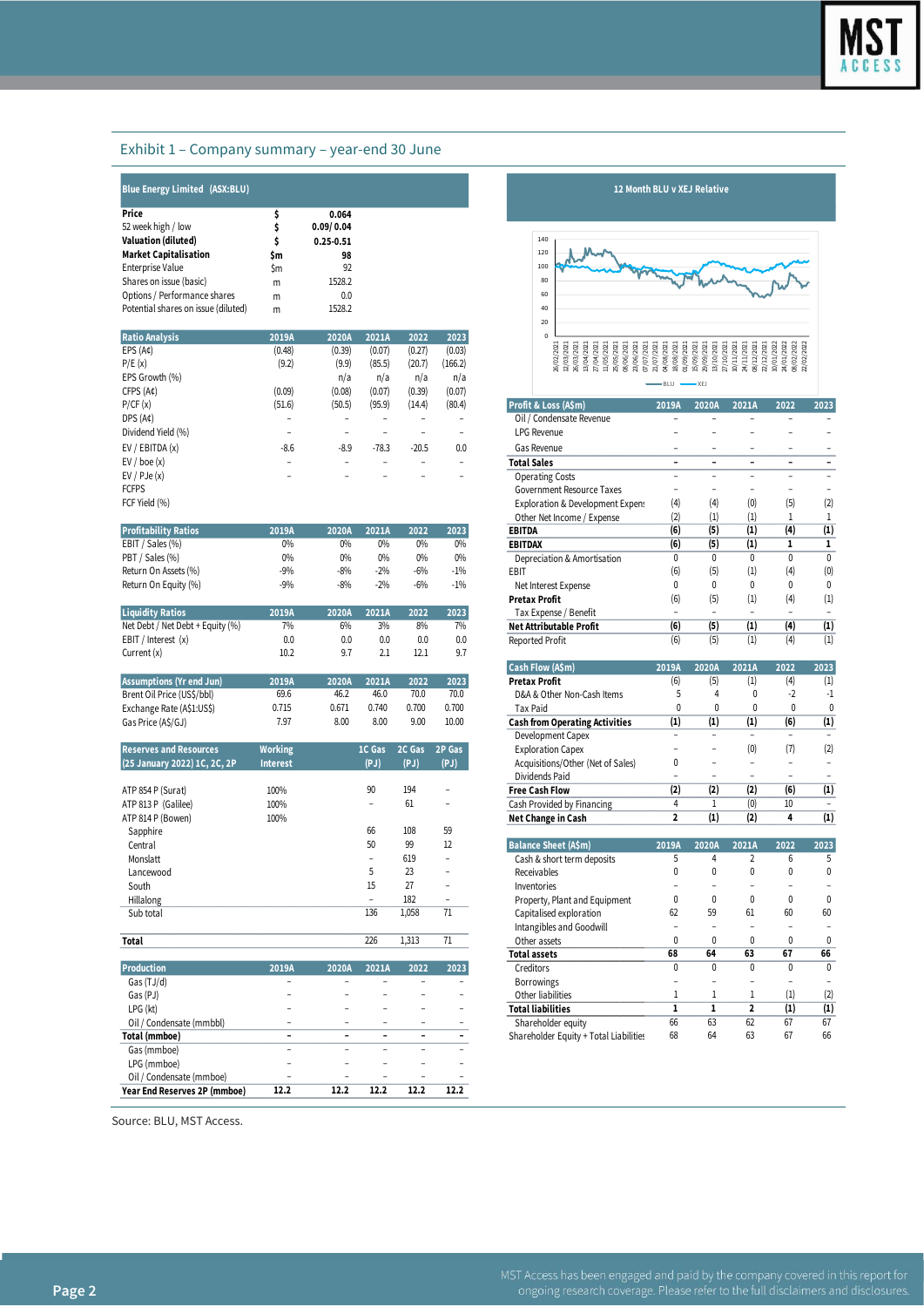

# **Study Makes the Case for Bowen Gas – BLU in Prime Position to Deliver**

The Queensland government has handed down the results of the Bowen Basin Concept Study ('the study') into the feasibility of developing gas and an associated pipeline in the North Bowen Basin<sup>1</sup>. These results clearly endorse the economic case and show a future need for gas from the Bowen Basin. The report is key to BLU as it sets out a clear path for future development of gas from the Bowen and how the government can assist and enhance that pathway. BLU is well positioned to deliver with independently assessed reserves and resources, several agreements signed with gas buyers, and a drilling campaign planned for mid-2022.

## The Bowen Basin Concept Study: Underpinning Future Decisions on the Basin

The Queensland and Federal Governments jointly funded the study in order to understand how Bowen Basin supply could improve the delivery of gas to domestic and export markets. The study aimed to ensure that the Queensland Government has the appropriate information to support future decisions about developing the Bowen Basin.

## Purpose of the study: eight key areas assessed

Exhibit 2 – Summary of the Study's Key Areas

| <b>STUDY GOAL</b>           | <b>STEPS TAKEN AS PART OF STUDY</b>                                       |
|-----------------------------|---------------------------------------------------------------------------|
| Understanding future global | Assessed global energy demand, the East Coast gas market supply and       |
| and local energy markets    | its ability to meet demand over a 10-year time horizon, and the           |
| Confirming the need to      | Assessed Australia's gas reserves and alternate sources of supply to      |
| unlock the Bowen Basin      | confirm the need to unlock the Bowen Basin further and to prioritise      |
| Understanding the resource  | Assessed potential gas production volumes from the Bowen Basin.           |
| potential                   |                                                                           |
| Developing production       | Developed production scenarios to determine the readiness of gas          |
| scenarios                   | resources in the Bowen Basin to produce.                                  |
| Understanding the role of   | Quantified incidental coal mine methane and identified potential          |
| coal mine methane           | methods of capture and viability to be used.                              |
| Developing solutions        | Identified the infrastructure required to bring the Bowen Basin           |
|                             | resources to market.                                                      |
| Identifying impact          | Explained the factors influencing the activation of the Bowen Basin.      |
| Defining next steps         | Summarised the necessary roles of government, industry and                |
|                             | stakeholders; defined logical next steps to progress the unlocking of the |

Source: BLU.

## Study finds risk of shortfalls in East Coast gas supply with the Bowen a clear potential fix

The study concluded that:

- there is a **strong risk of shortfalls** in gas supply to the East Coast gas market (ECGM) and a clear need for additional production from the mid-2020s
- there is **obvious potential to develop the Bowen Basin and related pipeline infrastructure** to provide a new source of gas
- **the gas in the Bowen Basin is economically recoverable** based on reasonable assumptions on cost, revenue, well design and coal geology
- **current fugitive emissions can be reduced by including coal mine methane via pre drainage projects** (like commercial CSG). This would far outweigh GHG emissions from developing the Bowen Basin as a primary CSG play.

<sup>1</sup> KPMG, GHD, NSAI, Queensland Government Department of Resources 2021, *Bowen Basin Concept Study – Final Report*, https://www.resources.qld.gov.au/\_\_data/assets/pdf\_file/0008/1592855/bowen-basin-study-final-report.pdf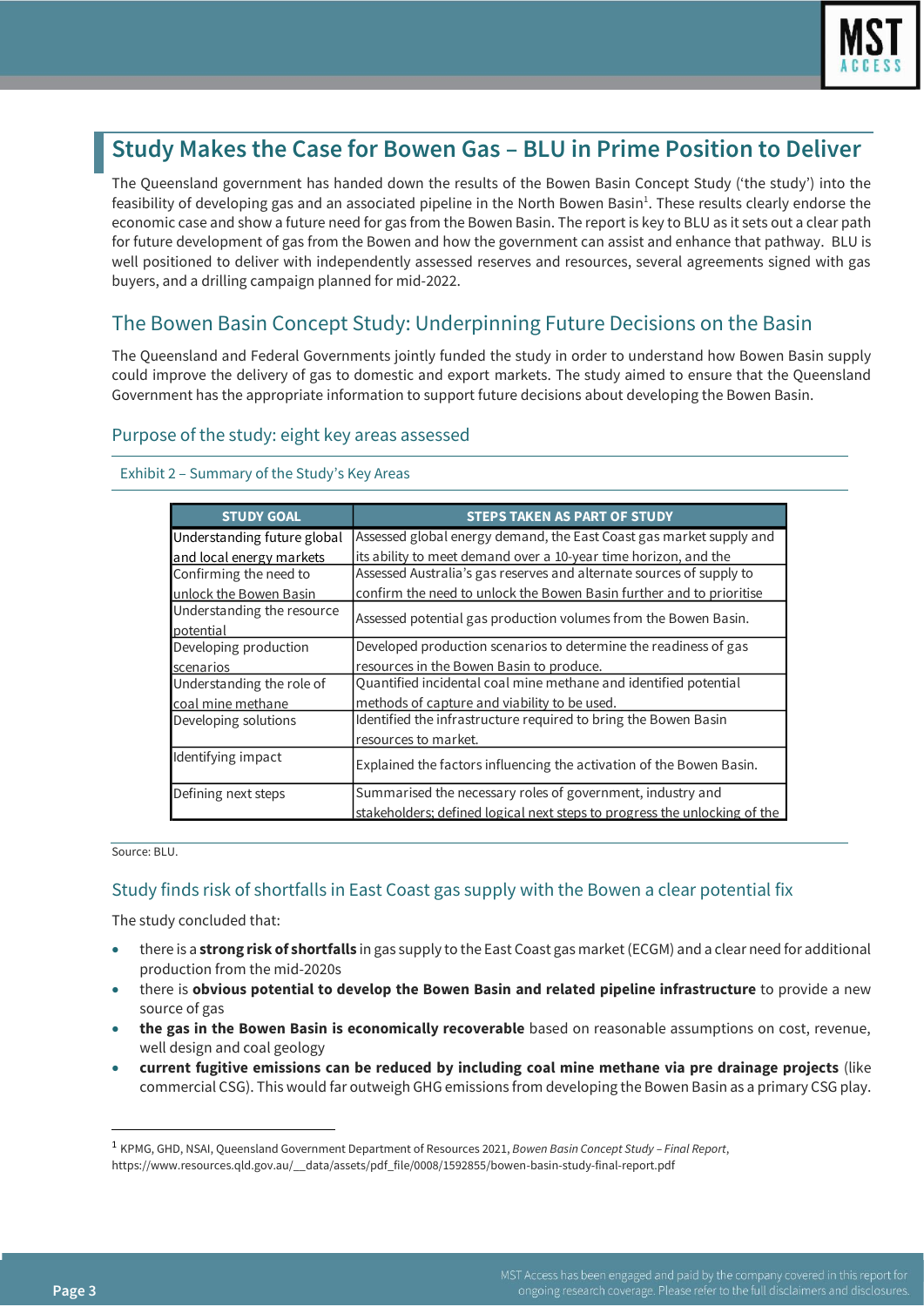

## How Does the Federal Government National Gas Infrastructure Plan (NGIP) Tie In?

The results of the study tie in strongly with the Federal Government's NGIP, which has identified the North Bowen Basin as one of three key areas for new gas supply (along with the Beetaloo and Galilee Basins).

The NGIP sets out a long-term development pathway that locks in supply for households and manufacturers with priority actions for East Coast gas supply and infrastructure out to 2040. It highlights the following needs:

- **new basin:** at least one new basin will need to be brought online before 2030 to meet projected East Coast gas demand
- **new pipeline capacity:** existing pipeline capacity will need to be strategically expanded and entirely new pipelines will need to be built to transport gas supplies to East Coast markets
- **more north-south transportation capacity:** expanded transportation capacity from north to south is required as northern supply expands and southern supply declines.

## Recognition of Bowen Basin by Federal and State Governments – looking at next steps

Both the Queensland and Federal Governments clearly see supply issues developing in the ECGM and strongly support the Bowen Basin as a near-term solution. Gas has been produced out of the Bowen Basin for over a decade (with the gas heading north), which significantly de-risks this supply solution.

The study indicates that the development of the Bowen Basin should help drive Queensland's economic recovery as it transitions to a low-carbon, clean growth economy, and demonstrates the critical nature of pipeline infrastructure to further unlocking the basin. The government therefore plans a market engagement process with industry participants to integrate the roles of government and industry to develop the basin. The collaborative process will involve identifying key stakeholders, refining the government's potential role in supporting industry over the short to medium term, testing and refining a commercial model and process for government support, identifying key thresholds for investment decisions, and establishing indicative timetables, milestones and development costs.

## The Study Is a Game Changer for BLU, Which Is Perfectly Positioned to Deliver

## BLU has established resources and sales Heads of Agreements in Bowen Basin

BLU's assets have had a significant capital expenditure (~\$110m) over the years. Its Bowen assets have independently assessed reserves and resources (see Exhibit 2) and BLU has signed several HoAs with gas buyers, including:

- non-binding HoA with Origin Energy for gas supply to Wallumbilla. The agreement is for the supply of up to 30 PJ of gas p.a. for 10 years (300 PJ total)
- non-binding HoA with Energy Australia for the supply of 100 PJ of gas at Wallumbilla over 10 years from BLU's Northern Bowen Basin ATP814 coal seam gas tenure.
- MoU with Townsville gas consumer Queensland Pacific Metals for the supply of 7 PJ of gas p.a. for 15 years for a total contract volume of up to 105 PJ: proposed battery metal refinery in Townsville, to be sourced from BLU's Sapphire Block.

| <b>Permit</b>  | <b>Block</b>     |     |    | 1C (PJ) 2P (PJ) 2C (PJ) 3P (PJ) 3C (PJ) |     |       |
|----------------|------------------|-----|----|-----------------------------------------|-----|-------|
| <b>ATP814P</b> | <b>Sapphire</b>  | 66  | 59 | 108                                     | 216 | 186   |
| <b>ATP814P</b> | Central          | 50  | 12 | 99                                      | 75  | 306   |
| <b>ATP814P</b> | <b>Monslatt</b>  | -   |    | 619                                     |     | 2,054 |
| <b>ATP814P</b> | Lancewood        | 5   |    | 23                                      |     | 435   |
| <b>ATP814P</b> | <b>Hillalong</b> |     |    | 182                                     |     | 237   |
| <b>ATP814P</b> | South            | 15  |    | 27                                      | 6   | 30    |
| Total (PJ)     |                  | 136 | 71 | 1058                                    | 298 | 3248  |

Exhibit 3 –BLU's Bowen Basin reserves and resources – estimates by blocks

Source: BLU.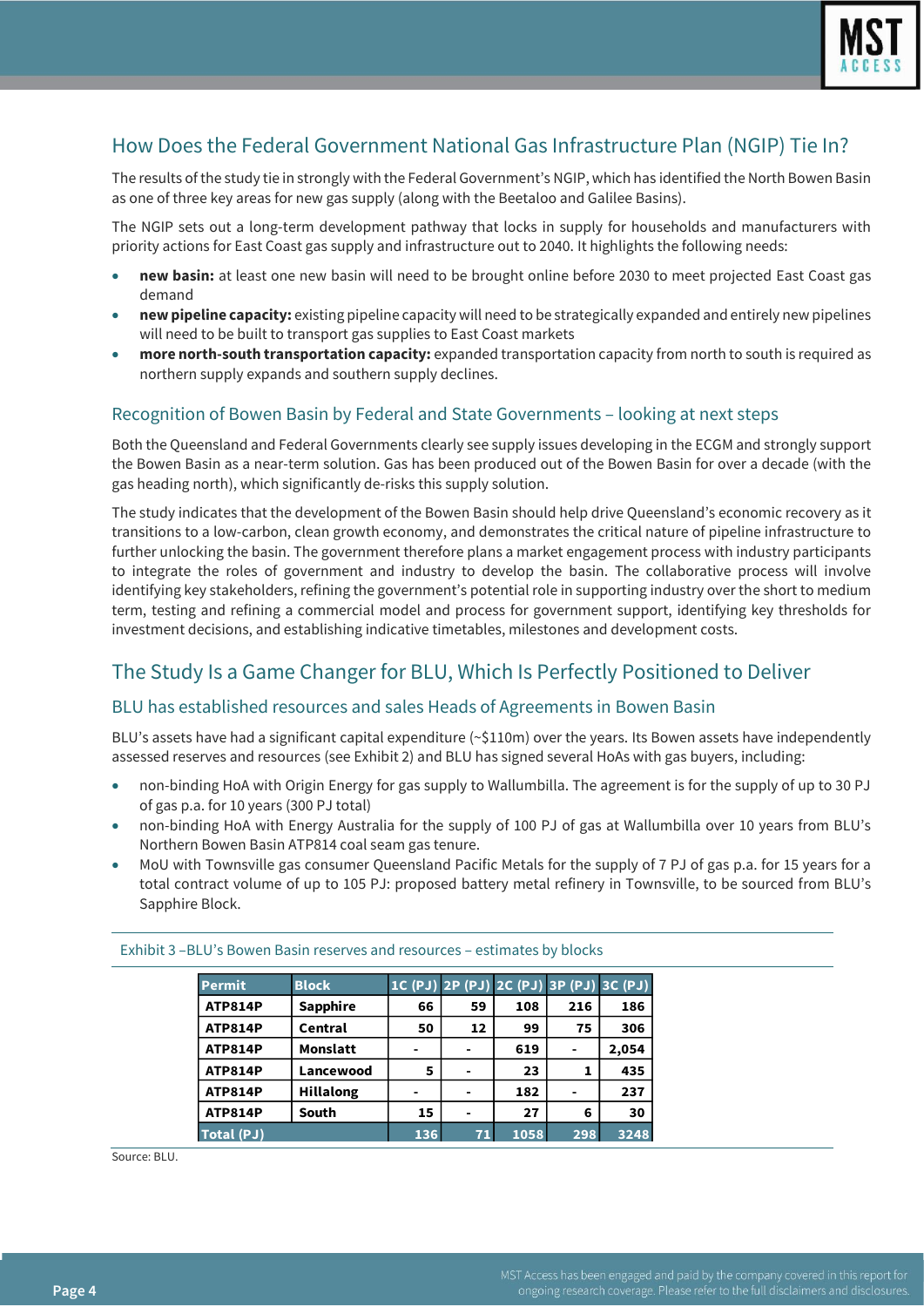

## BLU has reserve drilling and gas productivity confirmation planned for mid-2022

The drilling campaign's key focus is on a reserve build (conversion of 3C to 2P) and productivity test of the asset and is scheduled to commence in mid-2022. The 2022 drilling program has been formulated in conjunction with Netherland Sewell and Associates Inc to refine the development plan for the supply of gas into BLU's offtake agreements to Origin Energy and Energy Australia.

Well design and configuration concepts for the drilling campaign are being worked on.



Source: BLU.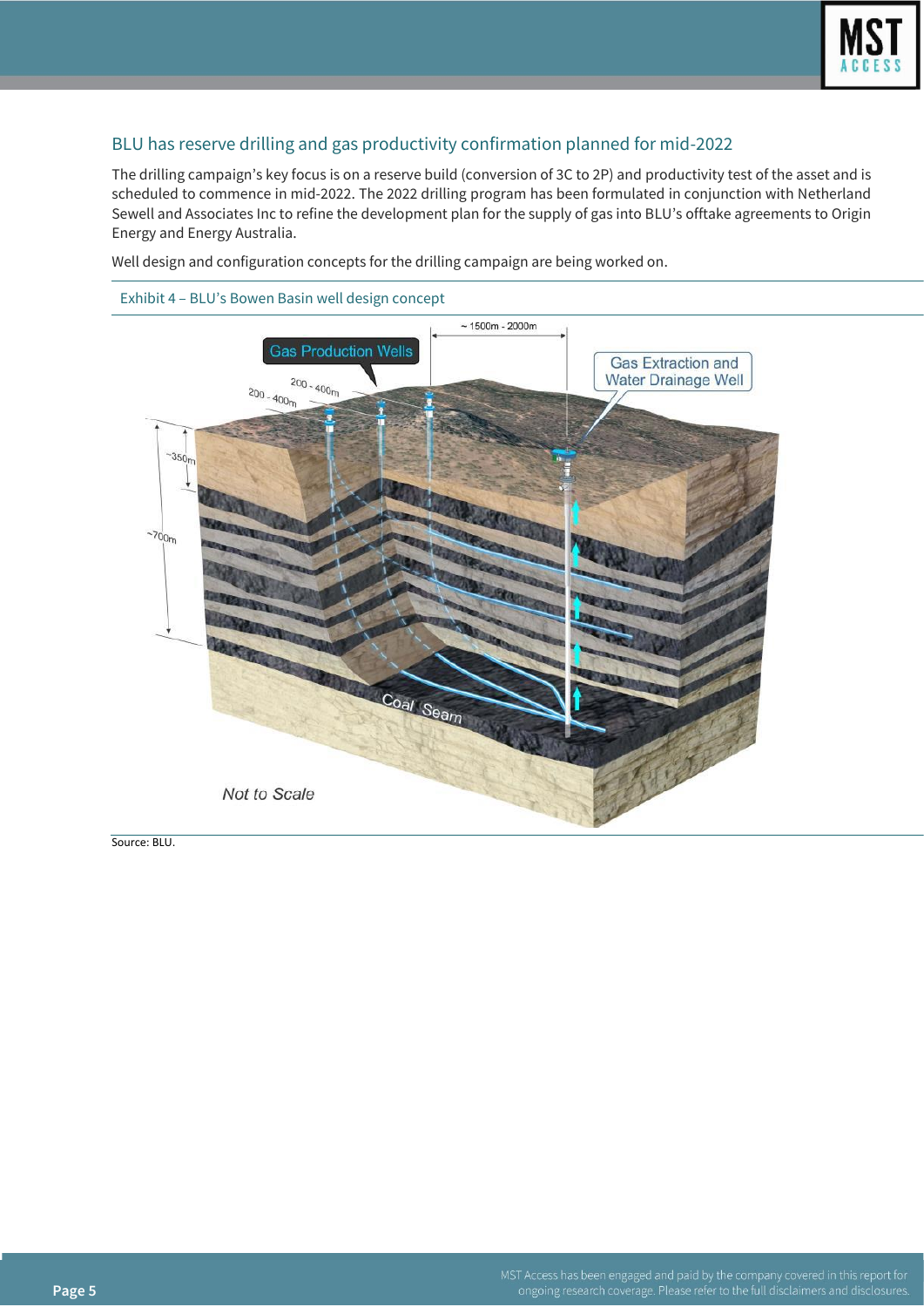

## Pipeline the Key

The key to initiate significant gas development in the Bowen Basin is the construction of a pipeline south to connect to the ECGM. BLU's agreements with Origin and Energy Australia underpin the viability of the North Bowen Basin Gas pipeline. The study has looked at a number of pipeline route options for the gas pipeline from Moranbah. BLU's nominated pipeline route is route from Moranbah to Rolleston via Emerald (Exhibit 4: Option 2A).





Source: Bowen Basin Concept Study.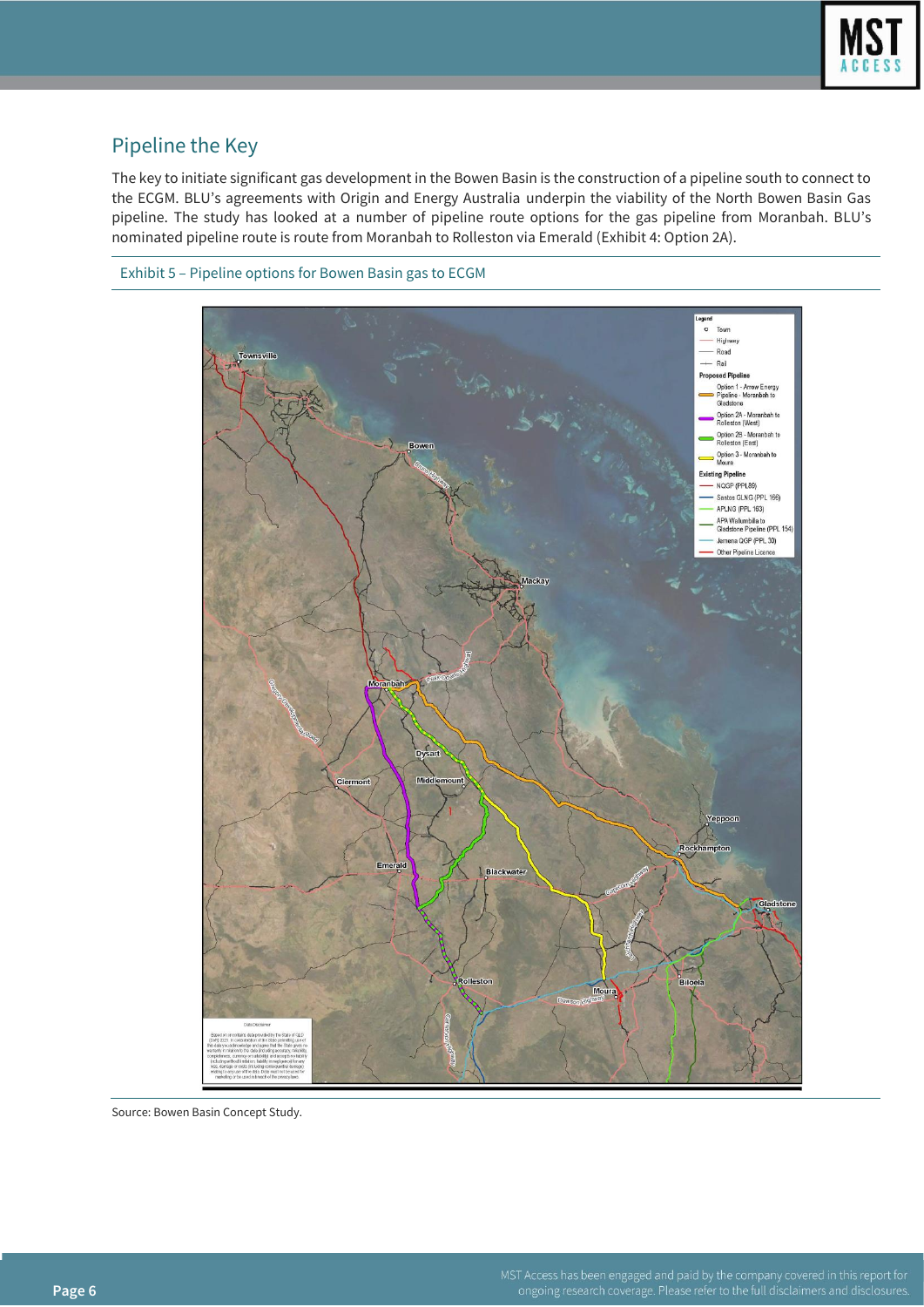

# **Resource Upgrade, Surat Basin – Potential Near-Term Supply to Market**

BLU's solely owned permit ATP854 in the Surat Basin has had a 300% upgrade in 3C net recoverable gas resource from 101 PJ to 398 PJ, with 1C and 2C also increasing over 300%. The increase is based on a review by independent reserve certifier Netherland Sewell and Associates Inc as at 31 December 2021 using BLU data together with available industry data, which has been established since the initial gas resource estimate in March 2013.

#### Exhibit 6 – Surat Basin resources

|                                                            |                    | Old     | New | `hange | Old | New | าange           | Old | New |      |
|------------------------------------------------------------|--------------------|---------|-----|--------|-----|-----|-----------------|-----|-----|------|
| <b><i>NEW YORK OF THE STATE WAY TO PERSON FROM THE</i></b> | Qld<br>Surat Basin | າາ<br>ᅩ | 90  | ი9%    | 41  | 194 | 30 <sub>0</sub> | 101 | 398 | 94%، |

Source: BLU.

Two existing gas pipelines pass through ATP854, allowing direct access to the Wallumbilla gas hub and Curtis Island LNG facilities at Gladstone. It is now a substantial gas resource and a potential initial supply option to service the agreements with Origin and Energy Australia and to augment the company's North Bowen Basin Gas reserves and resources. The resources therefore have clear potential for near-term economic development using this existing infrastructure.

There is strong potential for significant new gas supply from this permit, with further appraisal to be undertaken so any new supply can be assessed and brought to the ECGM as soon as possible.

Recent developments in the Surat point to potential to develop the asset rapidly. A key example is the Atlas block awarded to Senex; the first awarded block in Atlas is already at its initial 12PJ pa capacity just two years after being awarded. More recently, the second block awarded to Senex within Atlas is set to see production at Atlas rise to 18PJ pa by late 2022, an increase of some 50%. BLU's experience would suggest a similar ability to develop assets rapidly.



## Exhibit 7 – Surat Basin pipeline infrastructure (2 pipelines run through BLU's Permits)

Source: BLU.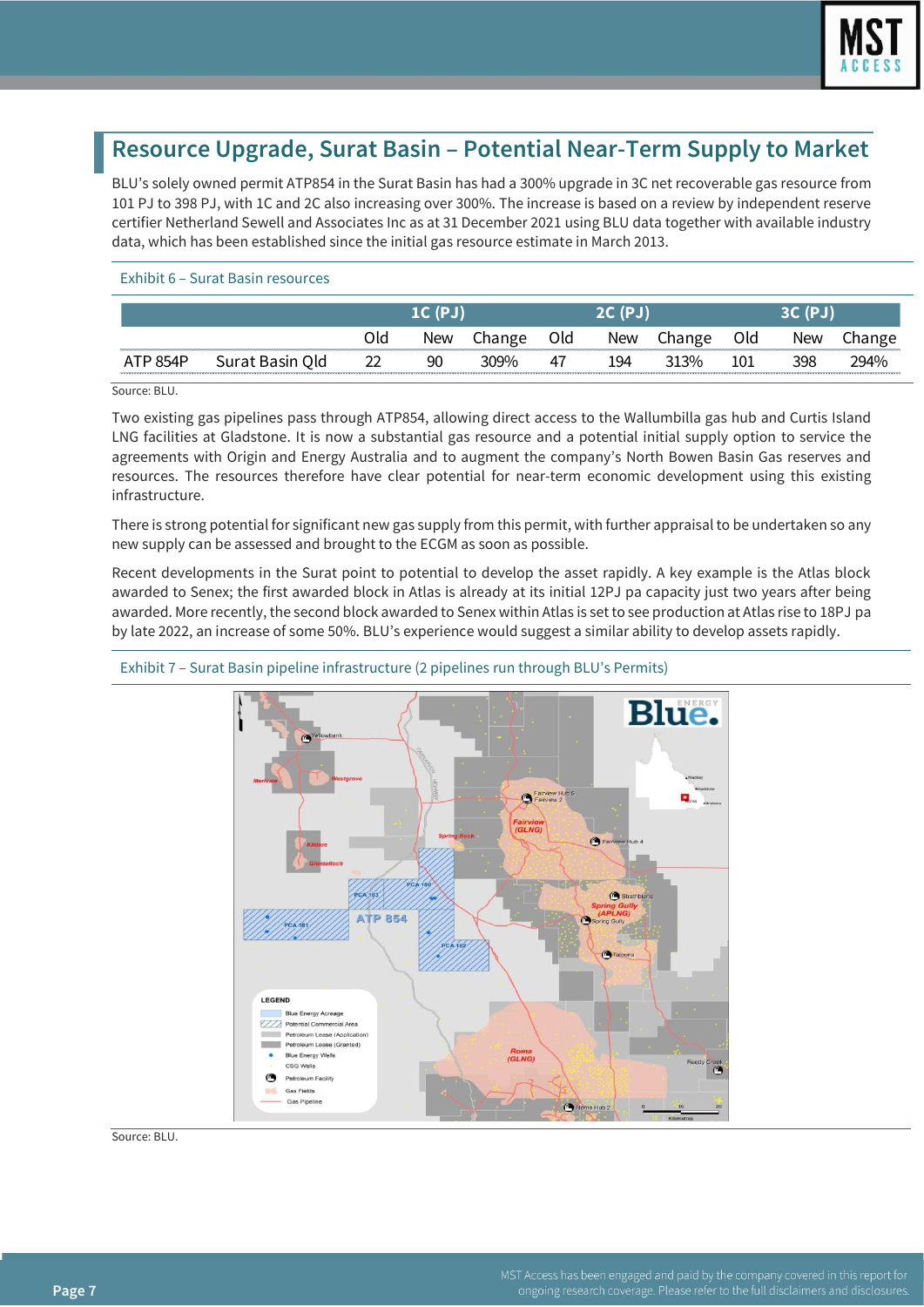

# **East Coast Gas Market: Global Gas Shortage Driving High LNG Prices**

## East Coast Gas Pricing – Spot and Contract

Spot contract prices have strengthened after weakening significantly in the first half of 2020 off the back of COVID. Demand has recovered and LNG prices have increased due to higher Northern Hemisphere demand, and supply has tightened, particularly in Europe, driving a higher LNG netback price. Local demand has increased from LNG projects, and southern supplies continue to tighten.

The focus of the global gas market is presently on supply to Europe. Supply shortages in parts of Europe can be traced to a shortage of gas from Russia into Europe, the absence of full nuclear generating capacity, intermittency of wind and solar energy and the banning of the shale gas sector in Europe. Relations between the US and Russia, now at a low due to Russia's Ukraine invasion, have led the US to attempt to avert a further crisis in European gas supply. The US has been working to shore up gas supply for Europe through LNG imports from the US and allied nations, including Australia. The US gas price is up almost 60% on a year ago.



Exhibit 8 – Spot domestic gas prices

Source: AER.

Contract gas prices fell with spot prices in 2020, but spot prices recovered in the second half of 2020 and through 2021. Anecdotal evidence suggests that contract prices have firmed with significant interest in 3- to 5-year terms.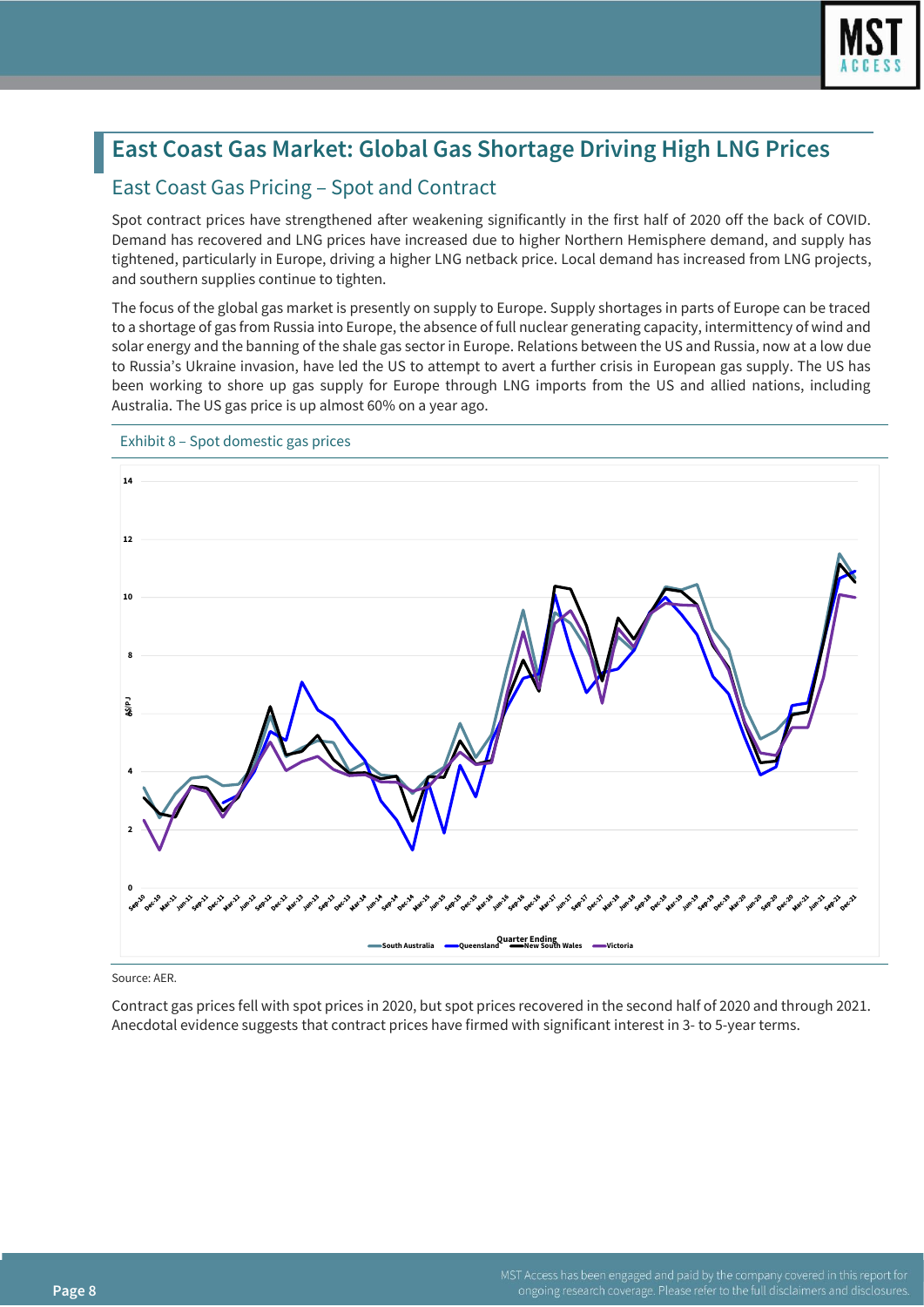

## LNG Netback – Volatile, Prices Up Sharply

## What is the LNG netback price?

The LNG netback price is a measure of an export parity price that a gas supplier can expect to receive for exporting its gas. It is calculated by taking the price that could be received for LNG and subtracting or 'netting back' the costs incurred by the supplier to convert the gas to LNG and ship it to the destination port. When adjusted for these factors, an LNG netback price represents the price that a gas supplier would expect to receive from a domestic gas buyer so as to be indifferent to a choice between selling the gas to the domestic buyer and exporting it as LNG.

LNG netback prices based on Asian LNG spot prices currently play an important role in influencing ECGM gas prices.

## LNG netback price recently hit highest level since records began in 2016

Tightening global conditions in gas, particularly in Europe, have put upward pressure on LNG prices leading to a strong upward movement in the LNG netback price. **The current LNG netback price per the Australian Competition & Consumer Commission (ACCC) is A\$30.06/GJ.**



Exhibit 9 – Historical and forward LNG netback prices (A\$ per GJ)

Source: ACCC.

## Supply-Side Shortage

In its recent gas inquiry, the ACCC forecast a potential domestic gas supply shortfall of 30 PJ pa as early as 2024 before a much greater potential shortfall of 358 PJ pa in 2032.

Supply is easier to forecast than demand and it looks limited, due to:

- **declining production in Queensland:** 
	- o CSG for LNG is experiencing higher rates of decline than originally forecast, and this is unlikely to change unless new sources of gas are discovered
	- producers are projecting a slower development schedule
- **declining production in Victoria:** Victoria's previous excess production of gas, which previously supplied Tasmania, New South Wales and South Australia, will decline if no new reserves or resources are developed, which means customers will need to source more gas from the northern states/territories.

While new gas supplies will help improve the adequacy of supply, they are likely to be more costly than existing production given the cost to discover and develop.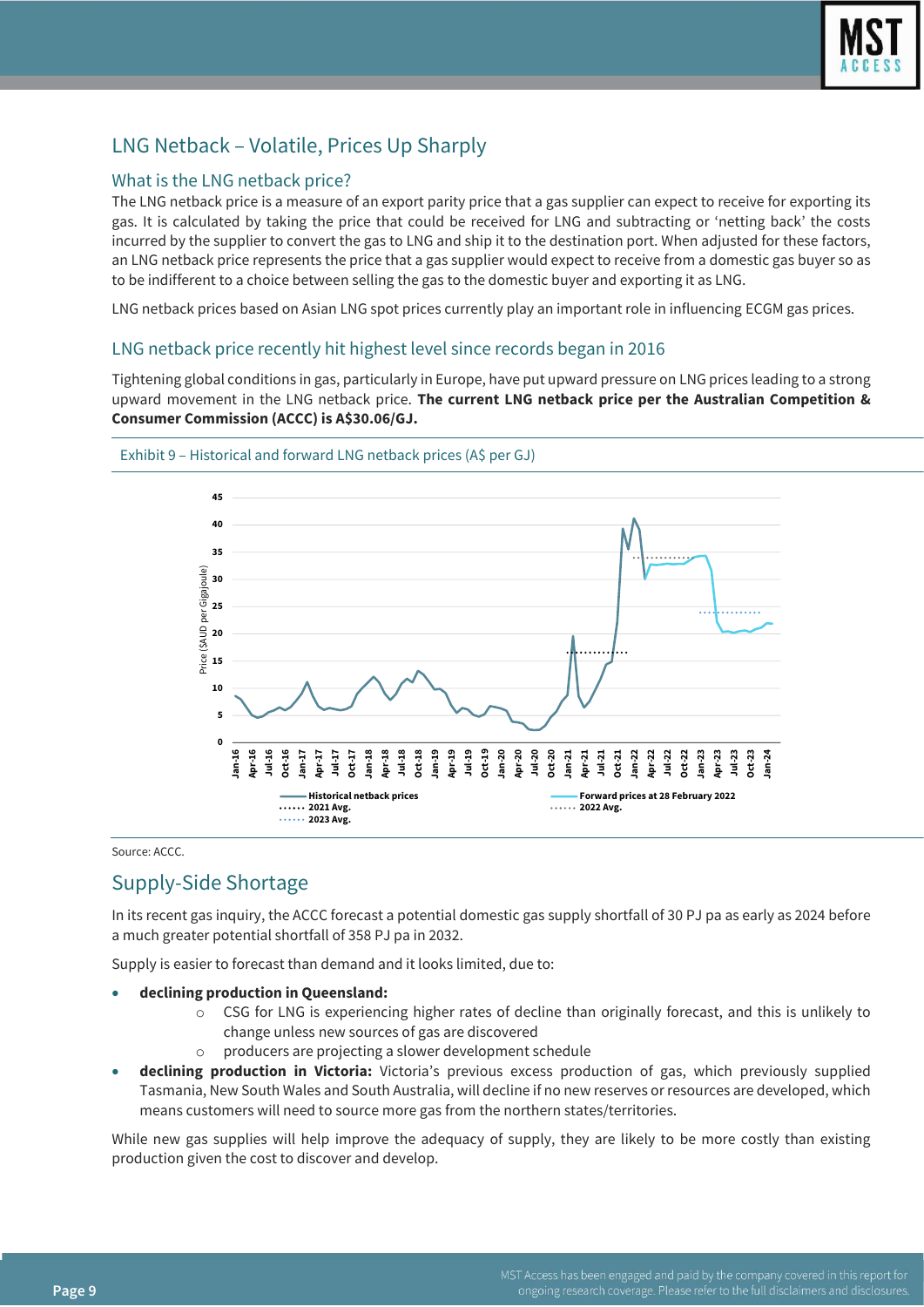

# **Valuation Range of A\$0.25–A\$0.51: Potential Upside - Any Scenario**

## Valuation Methodology – Looking at 2 Different Angles

BLU's assets have benefitted from significant capex (~\$110m) over the years. The Bowen Basin assets have independently assessed 2P reserves and 2C resources, and BLU has signed several HoAs with gas buyers. The company continues to seek further potential buyers. A pipeline needs to be constructed to transport gas from the Bowen Basin assets to the ECGM and thus commercialise the assets. An agreement is in place with APA Group to investigate building, owning and operating a gas pipeline to connect BLU's Sapphire/Monslatt CSG fields to tie into APA's network running into Gladstone. The MoU includes the option for APA to build, own and operate specific gas processing facilities in the field. The Bowen Basin Concept Study has also assessed several options for a pipeline to connect the Bowen Basin to the ECGM.

We focus on two key valuation methodologies in order to derive a risk-based valuation range for BLU:

- **The upper end of our range: EV/2P+2C resources – valuation A\$0.51.** Here we use a common valuation method: assessing the value attributed by the market to combined 2P and 2C reserves and resources.
- **The lower end of our range: development of Sapphire Gas Project – valuation A\$0.25.** We use a simple development NPV estimate for the Sapphire Gas Project in the Bowen Basin to ascribe some value to the CSG assets.

The key risks relate to the development of a pipeline in the Bowen Basin and non-completion of further gas sales.

## Valuation Scenario 1 (Upper End of Range): EV/(2P+2C) A\$0.51 (Prior \$A0.40)

A commonly used valuation methodology is a comparison of the value attributed by the market to the reserves and resources in the ground for different companies, usually using EV/(2P+2C).

The average EV/(2P+2C) is \$0.59/GJ (see Exhibit 9), but with a very wide range of \$0.03–\$2.28/GJ. (Most of BLU's peer group report a 2C figure but some do not have 2P.) BLU's A\$0.05 per GJ EV/2P+2C is ~8.5% of the peer average. Applying a peer average of A\$0.59/GJ to BLU's 2P+2C of 1385GJ implies an EV of A\$817m or A\$0.51/share, fully diluted. While this is an un-risked number, it could also be considered that the market applies a 'risk factor' to the multiples.

We argue that BLU's 2P+2C should be valued at a premium above its peers as it has several HoA gas sales agreements in place, as opposed to a number of its peers who are at the exploration stage of their development cycle.



#### Exhibit 10 – Average EV/2P+2C, select Australian-listed small energy companies

Source: SHA Energy Consulting, MST.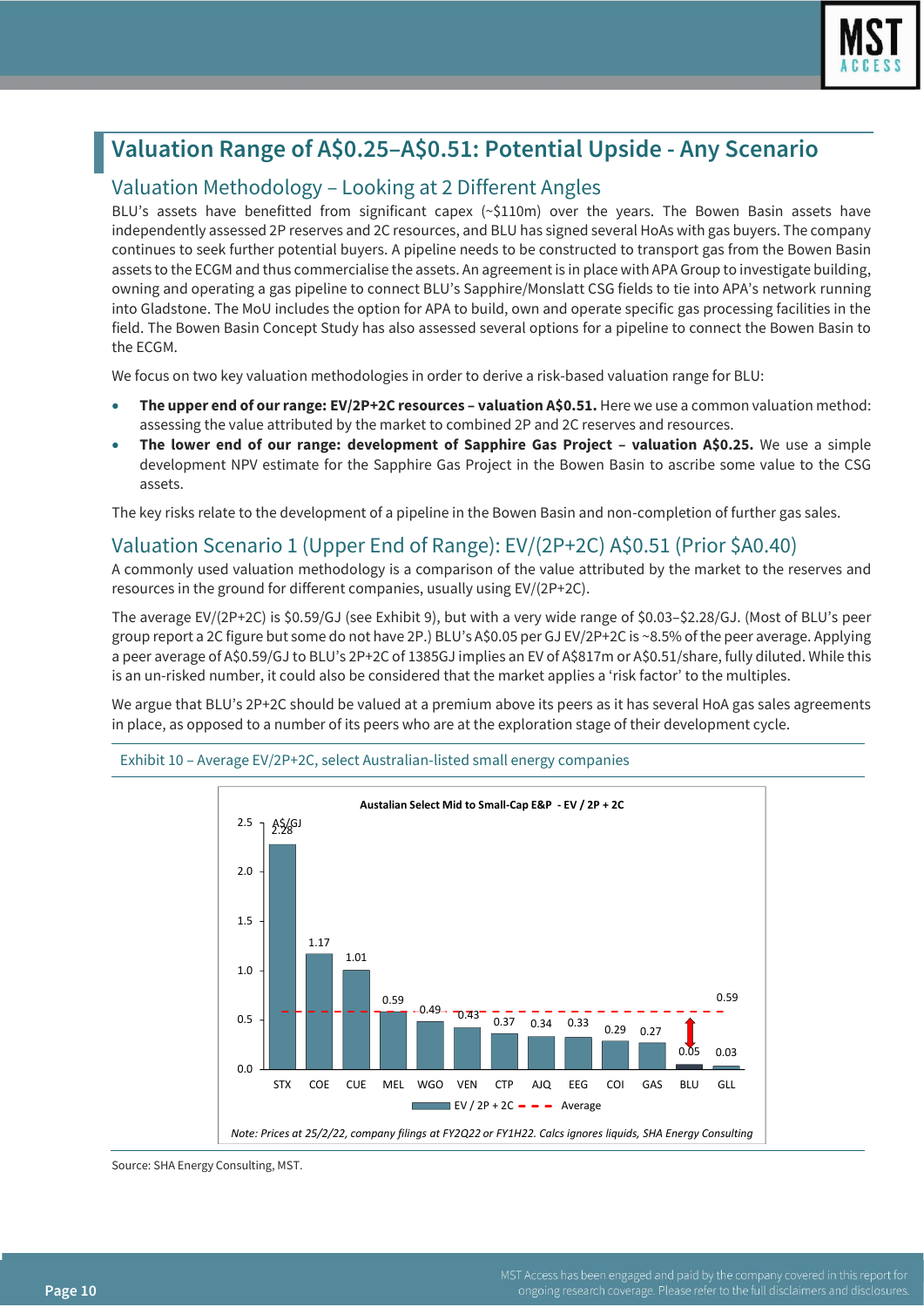

## Valuation Scenario 2 (Lower End of Range): Development of Sapphire Project Asset – Valuation of A\$0.25 (Prior A\$0.18)

We have formed a simple development scenario to focus on BLU's most advanced asset, the Sapphire Gas Project, in the North Bowen Basin. The key message from this scenario is that one standalone development using a fraction of BLU's current resource base achieves a valuation of 4x the current the current share price. The remainder of the BLU portfolio is effectively "free", including the Surat assets, who's resource base increased recently by 300%.

We have chosen Sapphire in ATP 814 P because it has existing defined reserves and therefore is more mature from a likely commercial development given the MoU that underpins a potential future development. This allows us to ascribe some risk-adjusted value to BLU's portfolio of CSG assets.

We have looked at several scenarios for a valuation estimate. Our valuation scenarios for Sapphire are preliminary and hypothetical including a low and high estimate utilising the information provided by the Queensland government in the Bowen Basin Concept Study, BLU's public filings, a MoU for gas offtake of ~500 PJ, Queensland Government data, internal estimates, industry benchmarks, and Queensland CSG developments (e.g. Range, Mahalo, Denison Trough).

A preliminary, indicative, post-tax, NPV (10) for a potential future Sapphire development based on current stated 2P+2C volumes (~278 PJ) under various scenarios is detailed in Exhibit 11. For our base case valuation we estimate A\$0.25

|                                       | <b>Previous</b><br>estimates<br>(Oct 2021) | <b>Revised</b><br>estimates*<br>(Feb-2022) | <b>Bowen Basin</b><br>$(Low)$ # | <b>Bowen Basin</b><br><b>Concept Study Concept Study</b><br>$(High)$ # |
|---------------------------------------|--------------------------------------------|--------------------------------------------|---------------------------------|------------------------------------------------------------------------|
| Well count (number)                   | 130                                        | 242                                        | 450                             | 231                                                                    |
| Per well capex (A\$m)                 | 2.0                                        | 1.5                                        | 1.0                             | 2.0                                                                    |
| Well tie-in & pad cosntruction (A\$m) | 0.7                                        | 0.7                                        | 0.7                             | 0.7                                                                    |
| Assumed tariff**                      | 0.93                                       | 0.70                                       | 0.70                            | 0.70                                                                   |
| Gas price (A\$/GJ real, 2022)***      | 9.0                                        | <b>MST</b>                                 | <b>MST</b>                      | MST                                                                    |
|                                       |                                            |                                            |                                 |                                                                        |
| $NPV(10) - A$m (gross)$               | 272                                        | 383                                        | 205                             | 335                                                                    |
| <b>IRR</b>                            | 44.2%                                      | 46.5%                                      | 22.0%                           | 36.7%                                                                  |
| BLU shares on issue (m)               | 1,528.2                                    | 1,528.2                                    | 1,528.2                         | 1,528.2                                                                |
| A\$ps (unrisked)                      | 0.18                                       | 0.25                                       | 0.13                            | 0.22                                                                   |

Exhibit – 11 – Sapphire Valuation Scenarios

\* Bowen Basin Concept Study, Qld Govt Dept Resource & KPMG, 2 December 2021. NSAI analysis

\*\* indicative tariff from SHA energy pipeline infrastructure model, and referencing BBCS comments (page 8) \*\*\* esc at 1.8-2.0% pa. MST gas price assumes delivered (including transport charge), esc at ~3.0% pa.

# Low: - assumes ~0.53 TJ/d well productivity, High assumes ~1.06 TJ/d productivity, as per BBCS (Table 13)

| <b>Gas Price Assumptions</b>                       |         |
|----------------------------------------------------|---------|
| East Coast Gas Price A\$/GJ FY2023                 | \$10.00 |
| East Coast Gas Price A\$/GJ FY2024                 | \$11.00 |
| East Coast Gas Price A\$/GJ (LT from 2025) \$11.50 |         |

Source: SHA Energy Consulting, MST.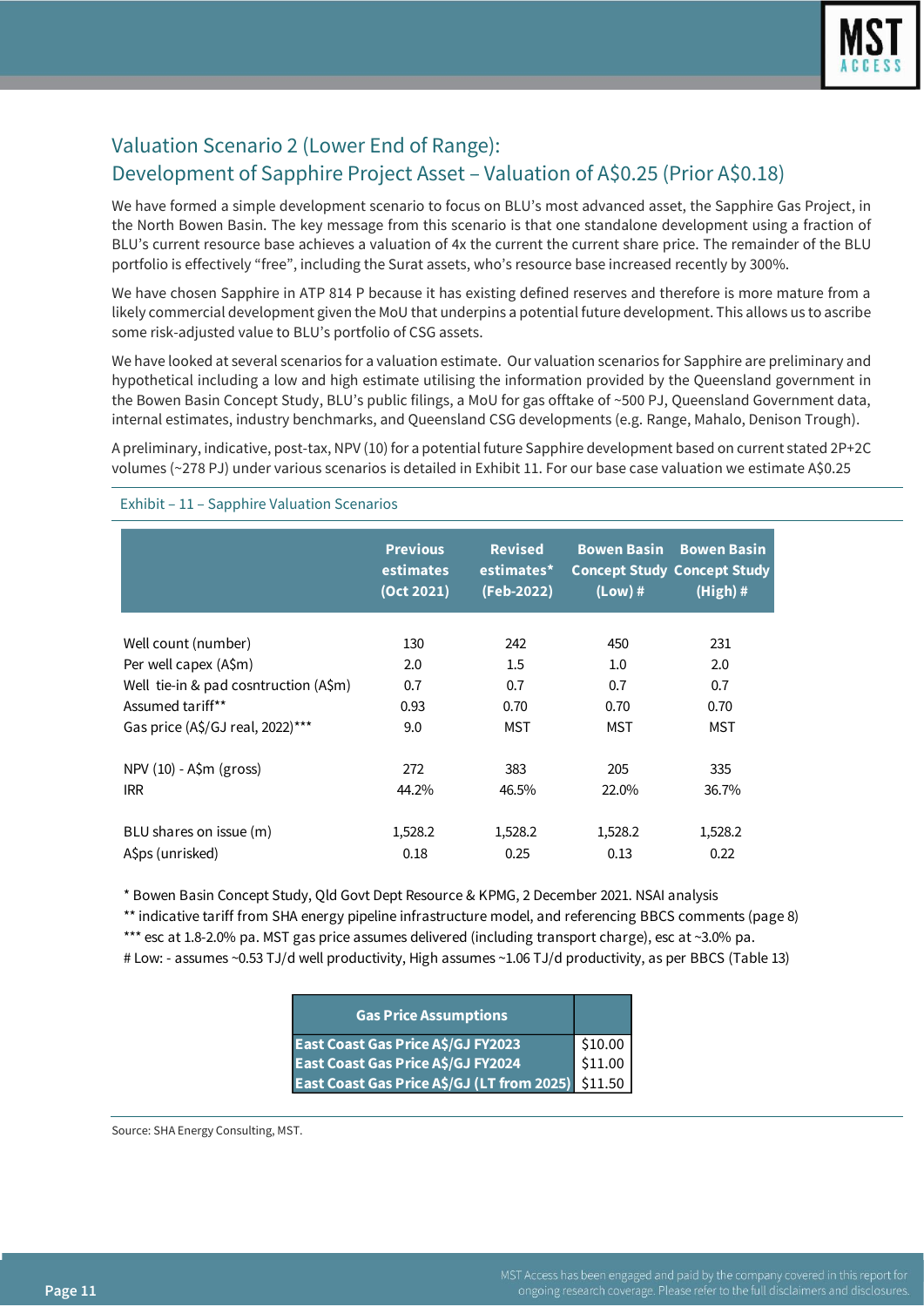

Our indicative, preliminary valuation of a potential Sapphire development is based on modelled cash flows (post-tax, ungeared) using DCF analysis. This will be subject to future refinement once more public information comes to light as the project is gradually de-risked. It ignores future funding requirements (debt, equity, or a combination, as well as a potential future sell down to assist a development).

The timing and contribution of first production and cash flow is subject to uncertainty at this stage, given that ATP 814 P does not yet have a Production Licence, is not in FEED, and has yet to formally agree a date for final investment decision or first gas. As project definition is immature at this stage, capex assumptions and valuation are subject to uncertainty and therefore refinement over time. We assume first gas in 2024, which implies ~36 months of appraisal, delineation, permitting, construction and marketing.

Our valuation attempts a bottom-up, standalone basis referencing other CSG developments in Queensland and assumes the development pays a pipeline tolling charge to the Wallumbilla gas hub.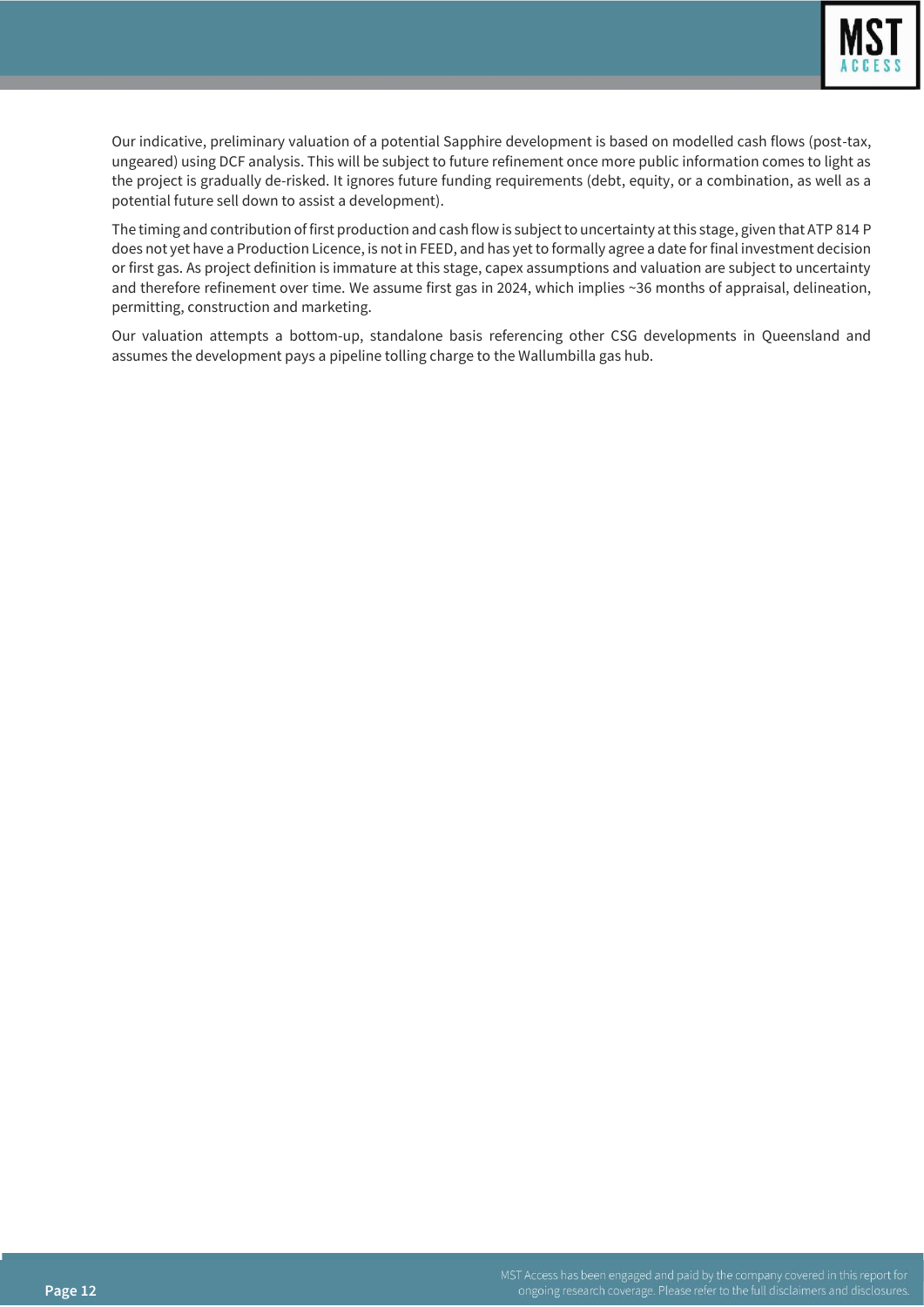

# **Financials – Development Funding Options and Potential Cash Flow**

## Options to Fund Asset Development

Currently BLU does not generate any revenue as it has no production.

BLU's cash balance on 31 December 2021 was A\$9.6m. Staff and administrative costs are well controlled by BLU, with spend for the last quarter at around A\$0.3m (adjusted for a one-ff payment of \$0.16m). BLU have recently employed a full-time geologist.

Historically, BLU has relied on equity capital, with ~90% of all capital raised spent on exploration and evaluation. The recent capital raise will be predominantly used to convert resources to 2P reserves. BLU's major focus recently has been on gas commercialisation, demonstrated by the signing of MoUs and HoAs.

In order to move into commercial production, BLU will need to raise finance. We see several options:

- **debt:** conversion of the HoAs/MoUs to binding gas sale agreements may open up the option for BLU to acquire debt finance or put in place forward sale agreements.
- **equity capital:** BLU has relied on equity capital to fund the portfolio to date. Development of that portfolio would logically include equity capital in the mix
- **sell-down of acreage:** a sale for cash or farm-out in order to fund the development of the project. BLU's 100% ownership, particularly in the key Bowen Basin assets, offers potential JV partners substantial positions

## Potential Cash Generation from the HoAs in Place

BLU has signed a number of HoAs and MoUs with gas buyers. These agreements are non-binding but demonstrate the interest from key market players in BLU's gas. The agreements also demonstrate recognition by key market participants that want to shore up future supply by putting gas supply agreements in place. It should be noted that two of Australia's largest retail gas suppliers, Energy Australia and Origin, have signed agreements with BLU. Potential upside for further HoAs exists as current agreements represent approximately 15% of BLU's total resource.

## Total volumes signed under HoAs/MoUs = 505 PJ

- Total contract volume of 300 PJ: non-binding HoA with Origin Energy for gas supply to Wallumbilla. The agreement is for the supply of up to 30 PJ of gas p.a. for 10 years.
- Total contract volume 100 PJ: non-binding HoA with Energy Australia for the supply of 100 PJ of gas at Wallumbilla over 10 years from BLU's Northern Bowen Basin ATP814 coal seam gas tenure.
- Total contract volume of up to 105 PJ: an MoU with Townsville gas consumer Queensland Pacific Metals for the supply of 7 PJ of gas p.a. for 15 years for a proposed battery metal refinery in Townsville, to be sourced from BLU's Sapphire Block.

Exhibit 12 demonstrates the potential cash flow from the MoUs/HoAs signed by BLU.

| <b>Gas</b><br><b>Assumption Revenue</b><br>A\$/GJ | <b>Price Potential Assumed</b><br>A\$m | <b>Production</b><br>Cost A\$/GJ Flow A\$m | <b>Potential</b><br>Total Cash Annual Cash | Potential<br><b>Flow A\$m</b> |
|---------------------------------------------------|----------------------------------------|--------------------------------------------|--------------------------------------------|-------------------------------|
| 8.00                                              | 4,040                                  | 4.00                                       | 2,020                                      | 188                           |
| 9.00                                              | 4,545                                  | 4.00                                       | 2,525                                      | 235                           |
| 10.00                                             | 5,050                                  | 4.00                                       | 3,030                                      | 282                           |

Exhibit 12 – Potential revenue and pre-tax cashflow from BLU's MoUs and HoAs

Source: MST estimates.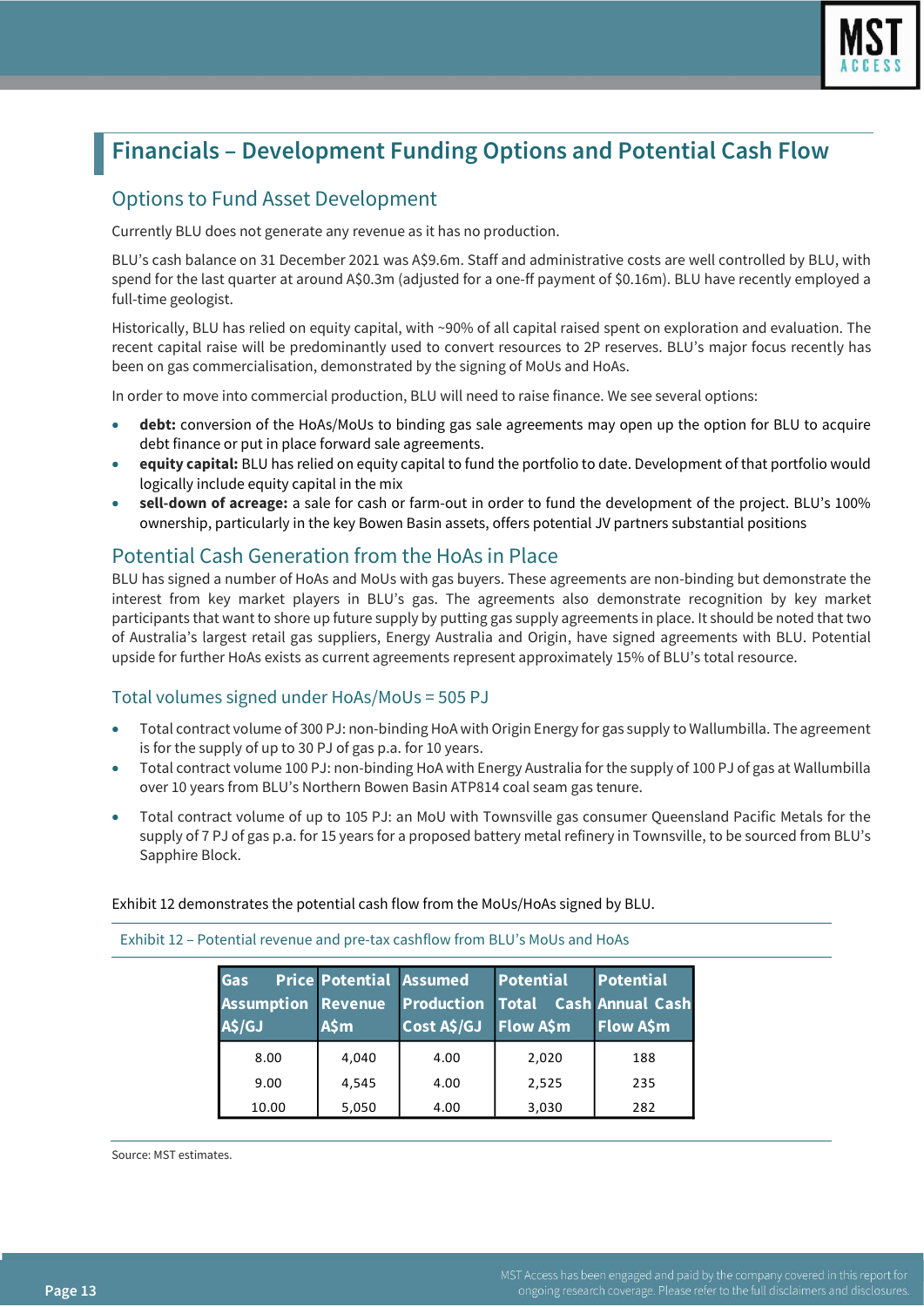

## Positive Catalysts for Share Price and Valuation

#### Signing of further gas agreements

The signing of further HoAs would demonstrate further interest by gas buyers and would be a positive for the share price.

### Reserve upgrades

Further testing and appraisal of these fields will be conducted using the proceeds of the raising. Conversion of prospective resources to contingent resources and contingent resources to reserves could be positive for the stock.

### Pipeline for Bowen Basin

BLU has an MoU for the construction of a pipeline to the Wallumbilla gas hub. A key to getting BLU's gas to market is the construction of the pipeline. Firm commitment for the development of the pipeline would be a positive catalyst for BLU.

### Conversion of HoAs to binding gas sales agreements

Binding gas sales agreements are key to obtaining funding for project as well as attracting potential JV partners.

### Project financing

Obtaining project financing is key to the development of the assets into commercialisation.

### Early project delivery

The early commencement of any of the projects would mean cash flows were generated sooner and would reflect positively on management, which would likely boost the valuation.

#### Joint venture deals

Intelligent and innovative JV deals could add potential value to the portfolio of assets.

#### Gas price increases

Strong gas prices will be positive to commercialising the project. Once commercial, gas price increases would have a positive effect on the valuation and share price.

#### Government incentives

The Federal Government has backed gas to lead a post-COVID recovery. Further government assistance such as underwriting of the North Bowen pipeline or incentives to develop projects would be a positive catalyst for BLU.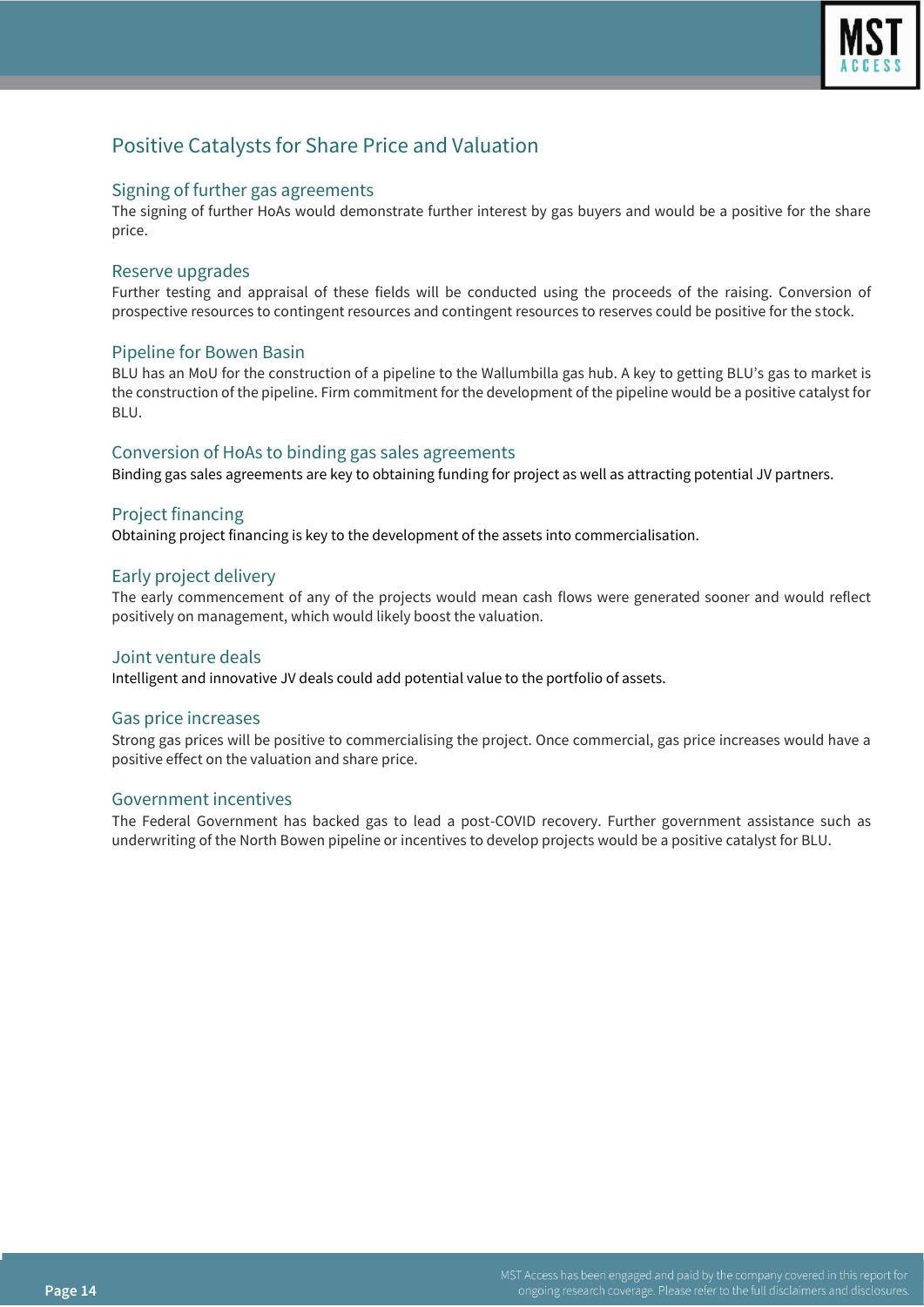

## Risks to Share Price and Valuation

## Delayed signing of gas agreements

Delayed signing of further HoAs would add risk to the commercialisation of the projects.

## Disappointing appraisal results

Further testing and appraisal of these fields will be conducted using the proceeds of the raising. Conversion of contingent resources to reserves is a key outcome. Disappointing reserve conversion would be negative for the share price.

## Delay to pipeline for Bowen Basin

BLU has an MoU for the construction of a pipeline to the Wallumbilla gas hub. A key to getting BLU's gas to market is the construction of the pipeline. A lack of development of the pipeline would be negative for BLU.

#### Non-conversion of HoAs to binding gas sales agreements

Binding gas sales agreements are key to obtaining funding for the project. Lack of conversion would increase the risk of the project not being funded.

## Project financing

Obtaining project financing is key to developing and commercialising the assets. Delay to this is a key risk.

#### Gas price decreases

Weakness in gas prices would be negative to commercialising the project. Once commercial, gas price increases would have a positive effect on the valuation and share price.

## Reversal of government backing of gas

The Federal Government has backed gas to lead a post-COVID recovery. Change in the government stance risks this backing being removed.

### Key person dependence

BLU's future success depends, to a significant extent, upon the continued services of the members of its management.

### Community opposition

Any failure to adequately manage and meet community expectations with respect to issues such as compensation for land access, exploration activity, employment opportunities, and impact on local business may lead to local dissatisfaction, disruptions in the exploration program and potential losses to the company.

### Delays to project delivery

Delays to any project delivery would have a negative effect on the valuation.

### Regulatory and moratoria risk

BLU has assets in multiple Australian jurisdictions. Any changes to relevant legislation may create more onerous conditions (both financially and in management time). Such changes may also impact the company's operational and financial performance.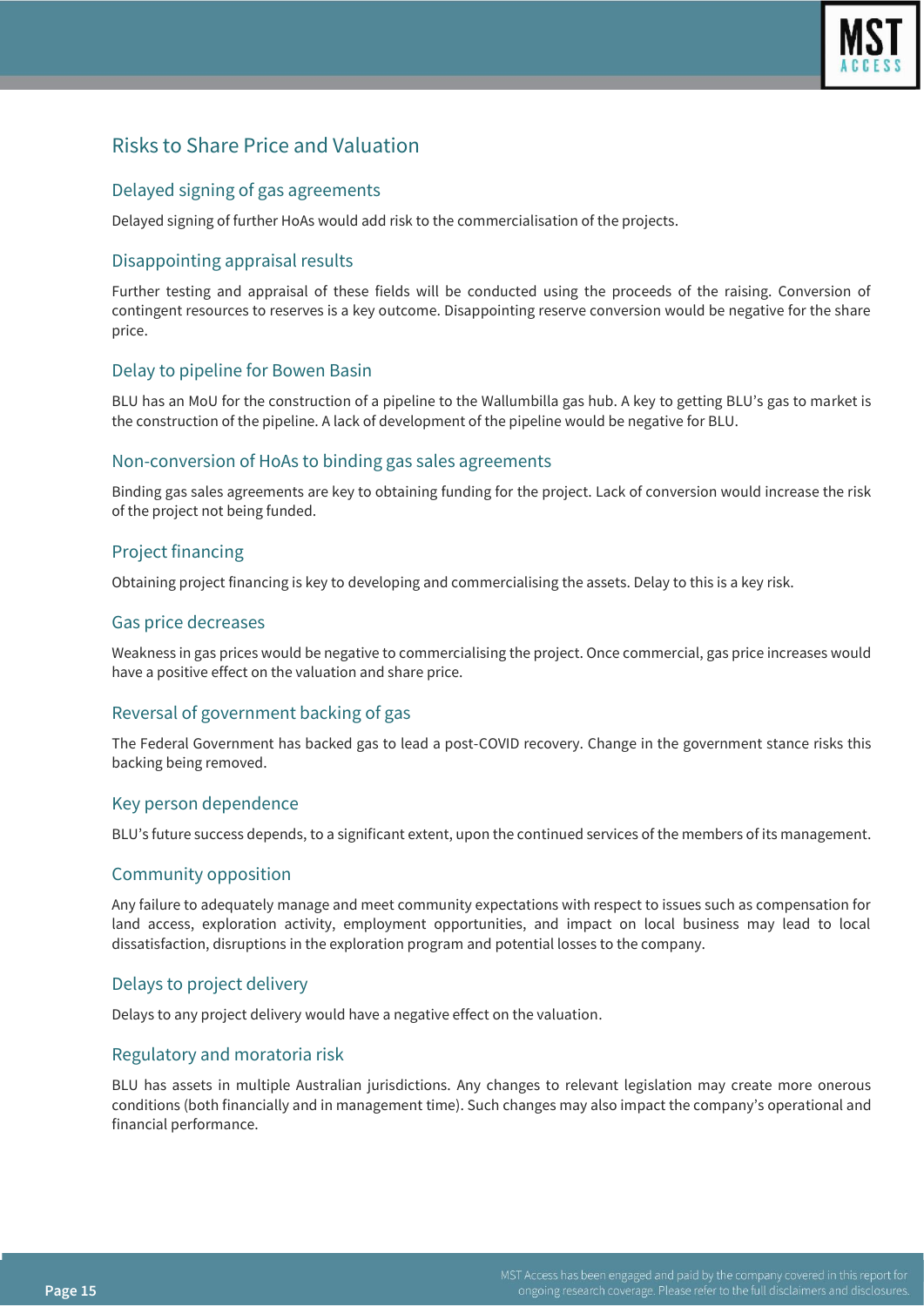

# **Appendix: Reserves and Resources Classification**

Reserves and resources are classified according to range of certainty and chance of commerciality. Exhibit 12 is a 'ready reckoner' that outlines the classification of reserves and resources.





Source: Industry.